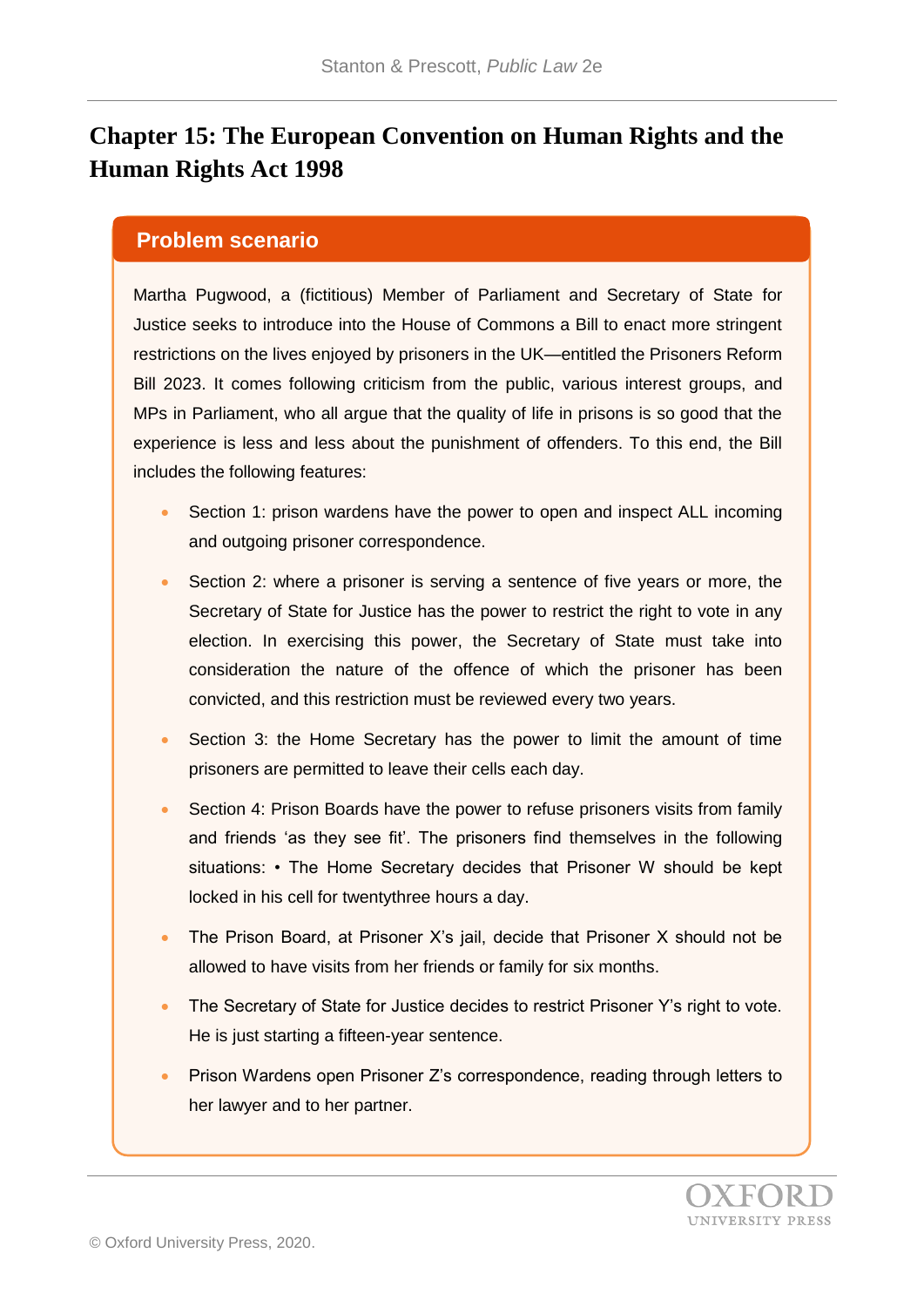Imagine that you have been presented with this scenario and asked to advise each of the prisoners.

The scenario potentially engages a number of ECHR rights with regard to the ways in which the prisoners will be affected by the new legislation. We will look at each prisoner in turn.

## (1) **Prisoner W**

One of the primary objectives of imprisonment is to limit an individual's freedom and liberty, as a means of punishment and to provide opportunity for rehabilitation. Indeed, Article 5(1)(a) makes clear that, whilst '[e]veryone has the right to liberty', of which they 'shall [not] be deprived', a lawful exception to this is in the event of detention, following conviction for an offence. This said, it could be argued that a further limitation of an individual's liberty, such as to require Prisoner W to remain in his cell for twenty-three hours a day, engages the Article 5 right to liberty. Indeed, depending on the conditions and size of Prisoner W's cell, as well as the number of prisoners therein detained, it is likely that Article 3 would also be engaged, as a string of cases serves to exemplify.<sup>1</sup>

If Prisoner W were to bring a challenge in respect of this limitation, the Home Secretary's decision would undoubtedly be found to infringe upon Prisoner W's rights. However, it is also argued that the interpretative duty could work to find that section 3 of the 2023 Act is still compatible with the ECHR. That the Home Secretary has infringed Prisoner W's ECHR rights, therefore, is fairly clear to see. But, it might be argued that he was merely acting within the power set out in the 2023 Act. In protecting Prisoner W's (and others) rights, therefore, it would be incumbent upon the courts to determine whether or not section 3 could be read compatibly or whether a declaration of incompatibility should be issued under section 4. The case of  $R \vee A$  (*No 2*)<sup>2</sup> provides authority that supports the use of the section 3 interpretative duty in this instance. In that case, a measure (section 41 of the Youth Justice and Criminal Evidence Act 1999) was read in such a way that permitted evidence of a complainant's past sexual behaviour to be adduced where to exclude such evidence would be in breach of the right to a fair trial. Similarly, here, therefore, section 3 of the 2023 Act

<sup>&</sup>lt;sup>1</sup> See European Court of Human Rights, 'Detention Conditions and Treatment of Prisoners' (2017),

[http://www.echr.coe.int/Documents/FS\\_Detention\\_conditions\\_ENG.pdf.](http://www.echr.coe.int/Documents/FS_Detention_conditions_ENG.pdf)

 $2$ <sup>2</sup> [2001] UKHL 25.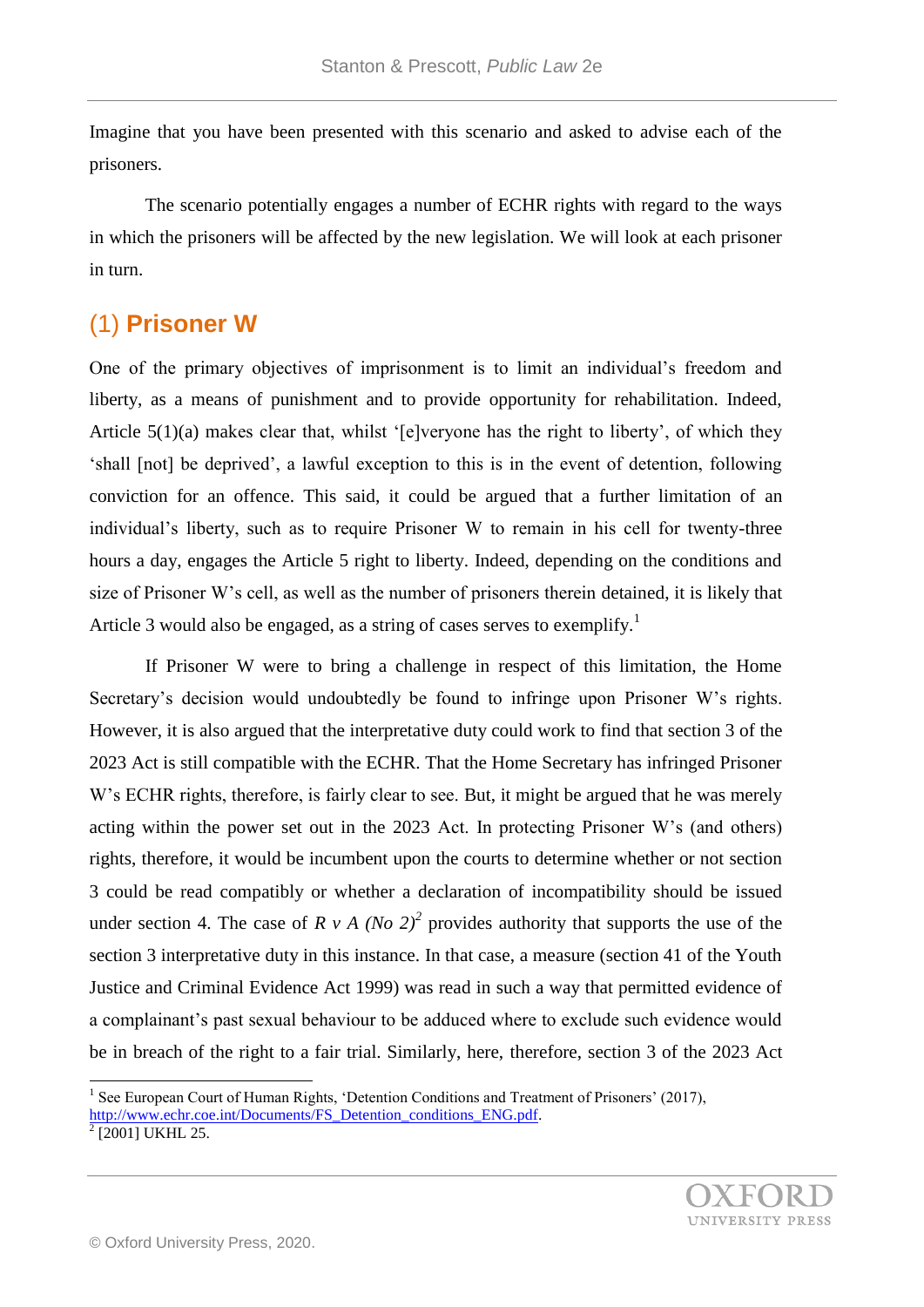could be read in such a way that permits the Home Secretary to limit the amount of time prisoners are permitted to leave their cells each day, up until the point when the infringement on Article 5—and possibly Article 3—would be so great as to render the limitation disproportionate. At that point, such action could be held unlawful.

On the basis of this reading, the Home Secretary's actions could be held to amount to an infringement of Prisoner W's ECHR rights, whilst the interpretative duty could ensure that section 3 of the 2023 Act be read compatibly with the Convention.

### (2) **Prisoner X**

Preventing Prisoner X from having visits from friends or family for a period of six months potentially engages Article 8. Whilst, as noted in respect of section 3, prisoners should expect limitations of their rights whilst serving time in prison, keeping in mind that any infringements of ECHR rights must be proportionate, depriving Prisoner X from seeing her friends or family for such a long period of time would engage the right to a private and family life.

## (3) **Prisoner Y**

This aspect of the scenario concerns the right to vote. The right to vote is protected through Article 3 of the First Protocol to the ECHR. This states that '[t]he High Contracting Parties undertaking to hold free elections at reasonable intervals by secret ballot, under conditions which will ensure the free expression of the opinion of the people in the choice of the legislature'. This is the provision that is relevant to section 2 of the 2023 Act.

The case of *R (Chester) v Secretary of State for Justice<sup>3</sup>* is considered at 15.5.3, in which the UK Supreme Court held that the UK's blanket ban on prisoner voting was found to be incompatible with Article 3 of the First Protocol to the ECHR, a decision that followed the ECtHR judgment in *Hirst v UK (No 2)*.<sup>4</sup> The circumstances in the problem scenario, however, are different. Under the 2023 Act, where a prisoner is serving a sentence of five years or more, the Secretary of State for Justice has the power to restrict the right to vote in any election. In exercising this power, the Secretary of State must take into consideration the

l

<sup>&</sup>lt;sup>3</sup> [2013] UKSC 63.

<sup>4</sup> (2006) 42 EHRR 41.